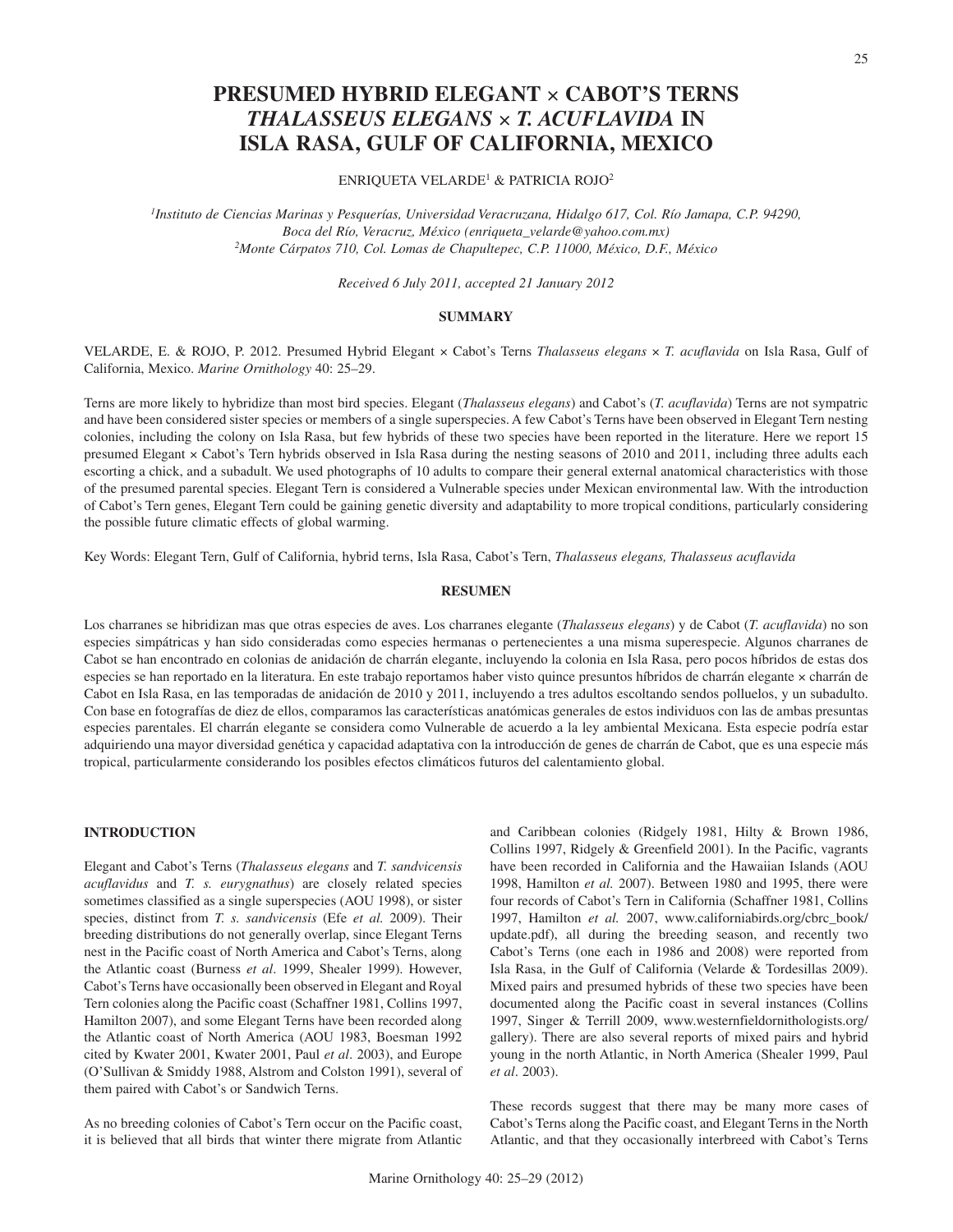at several locations. This is not surprising, considering that almost 44% (10 of 23) of all North American and European tern species have been reported to hybridize (Hays 1975, Collins 1997, Whittam 1998 and references therein, Singer & Terril 2009); depending on the taxonomic authority used, even higher percentages have been reported (Efe *et al.* 2009). However, within the class Aves, this is a very high proportion, considering that only about 10% of all bird species hybridize (Grant & Grant 1992).

A single Cabot's Tern was observed on Isla Rasa, Gulf of California, Mexico, in 1986 and in 2008 (Velarde & Tordesillas 2009). There was no way to know whether these observations represented the same or different individuals, but it is unlikely they were the same, being 22 years apart. Observations on Isla Rasa were carried out in a mixed colony of Elegant and Royal Terns (*Thalasseus maximus*) that is established every year in this island. The Elegant Tern colony in this island is some 100 000 nests (constituting over 90% of the world population), while the Royal Tern colony has averaged some 7 000 nests in the last 30 years (Velarde & Anderson 1993, Velarde, *et al*. 2007). Here we report observations of 15 presumed Elegant × Cabot's Tern hybrids observed on Isla Rasa during the breeding seasons of 2010 and 2011.

### **METHODS**

During regular field surveys, presumed Elegant × Cabot's Tern hybrids were observed on Isla Rasa during 2010 and 2011. Hybrids were first identified as showing most of the characteristics of an Elegant Tern, but with some dark areas in an orange bill; later, other mixed characteristics were also noted. Some of these individuals were photographed. The second author was able to photograph seven of the 14 individuals observed in 2011, using a Nikon D300s camera, with a Nikkor 200–400 mm lens and, in some instances, a 1.4× converter. In Appendix I (available on the Web site) we describe the conditions under which the observations were made, the individuals' activities during these observations, and the individuals seen and photographed in 2011 (Table 1, Fig. 1). We compare some of their characteristics with those of both Elegant and Cabot's Terns.

To estimate the possible contribution of Cabot's and Elegant Tern to each of the observed hybrids, we selected six characteristics (bill length, bill depth, estimated % of black on the bill, leg color, relative body size with respect to Elegant Terns nearby, and crest length) and assigned a numerical score to each of the characteristics with  $1 =$  closest to pure Elegant and  $4 =$  closest to pure Cabot's;

| <b>Individual</b><br>(Fig.) or<br>species | Characteristic, description (and score)                                                                                                                 |                    |                               |                              |                  |               |                       |                |
|-------------------------------------------|---------------------------------------------------------------------------------------------------------------------------------------------------------|--------------------|-------------------------------|------------------------------|------------------|---------------|-----------------------|----------------|
|                                           | <b>Bill length</b>                                                                                                                                      | <b>Bill depth</b>  | % black bill <sup>a</sup>     | Leg color <sup>b</sup>       | <b>Body size</b> | <b>Crest</b>  | <b>Total</b><br>score | <b>Type</b>    |
| 1 <sup>c</sup>                            |                                                                                                                                                         |                    | < 50                          | <b>Black</b>                 |                  |               |                       |                |
| 2                                         |                                                                                                                                                         |                    | < 50                          | <b>Black</b>                 |                  |               |                       |                |
| $3^{d}$ (1A)                              | Short $(4)$                                                                                                                                             | Slender $(4)$      | 50(2)                         | N/e(3)                       | Smaller $(2)$    | Shorter $(3)$ | 19                    | B <sub>1</sub> |
| $4^{d}$ (1B)                              | Short $(4)$                                                                                                                                             | Slender $(4)$      | >50(3)                        | Black $(4)$                  | Medium $(2)$     | Medium $(2)$  | 19                    | B <sub>1</sub> |
| $5^d$ (1C)                                | Medium/ large $(2)$                                                                                                                                     | Medium/thick $(2)$ | 50(2)                         | Black $(4)$                  | Smaller $(3)$    | Long $(1)$    | 14                    | B <sub>3</sub> |
| $6^{d}$ (1D)                              | Medium $(3)$                                                                                                                                            | Medium (3)         | >50(3)                        | Black $(4)$                  | Smaller $(3)$    | Medium $(2)$  | 18                    | B1             |
| $7^d$ (1E)                                | Short $(4)$                                                                                                                                             | Slender $(4)$      | 50(2)                         | Orangish $(1)$               | Medium $(2)$     | Short $(4)$   | 17                    | B <sub>1</sub> |
| $8^d$ (1F)                                | Medium/large (2)                                                                                                                                        | Medium/thick $(2)$ | 50(2)                         | Black $(4)$                  | Smaller $(3)$    | Long $(1)$    | 14                    | B <sub>3</sub> |
| $9d$ (chick in Fig. 1D)                   |                                                                                                                                                         |                    |                               |                              |                  |               |                       |                |
| 10                                        | Medium $(3)$                                                                                                                                            | Slender $(3)$      | 50(2)                         | Black $(4)$                  | Medium $(2)$     | Medium $(2)$  | 16                    | B <sub>2</sub> |
| 11                                        | Medium (3)                                                                                                                                              | Slender $(3)$      | 50(2)                         | Black $(4)$                  | Medium $(2)$     | Medium $(2)$  | 16                    | B <sub>2</sub> |
| 12 (chick)                                |                                                                                                                                                         |                    |                               |                              |                  |               |                       |                |
| 13 <sup>d</sup>                           | Medium/ large $(2)$                                                                                                                                     | Medium/thick $(2)$ | 50(2)                         | Black $(4)$                  | Smaller $(3)$    | Medium $(2)$  | 15                    | B <sub>2</sub> |
| 14 <sup>d</sup>                           | Long $(1)$                                                                                                                                              | Medium/thick $(2)$ | < 50(2)                       | Black/ orange (3) Medium (2) |                  | Shorter $(3)$ | 13                    | B <sub>3</sub> |
| $15d$ (chick)                             |                                                                                                                                                         |                    |                               |                              |                  |               |                       |                |
| Elegant                                   | Long $(1)$                                                                                                                                              | Thick $(1)$        | 0(1)                          | Variable (1)                 | Large $(1)$      | Long $(1)$    | 6                     |                |
| Cabot's                                   | Short $(4)$<br><sup>a</sup> Amount of black on the bill is estimated as a percentage according to the following categories: $\lt 50\% - 2 \lt 50\% - 3$ | Slender $(4)$      | All but tip $(4)$ Black $(4)$ |                              | Small $(4)$      | Short $(4)$   | 24                    |                |

**TABLE 1 Anatomical characteristics of the presumed hybrid terns observed in Isla Rasa, compared with Elegant and Cabot's Terns**

<sup>4</sup> Amount of black on the bill is estimated as a percentage according to the following categories: <  $50\% = 2$ , >  $50\% = 3$ .<br><sup>b</sup> n/e = Characteristic not evident in the photo.<br><sup>c</sup> Individual 1 was observed in 2010; all o

<sup>d</sup> Individual was photographed.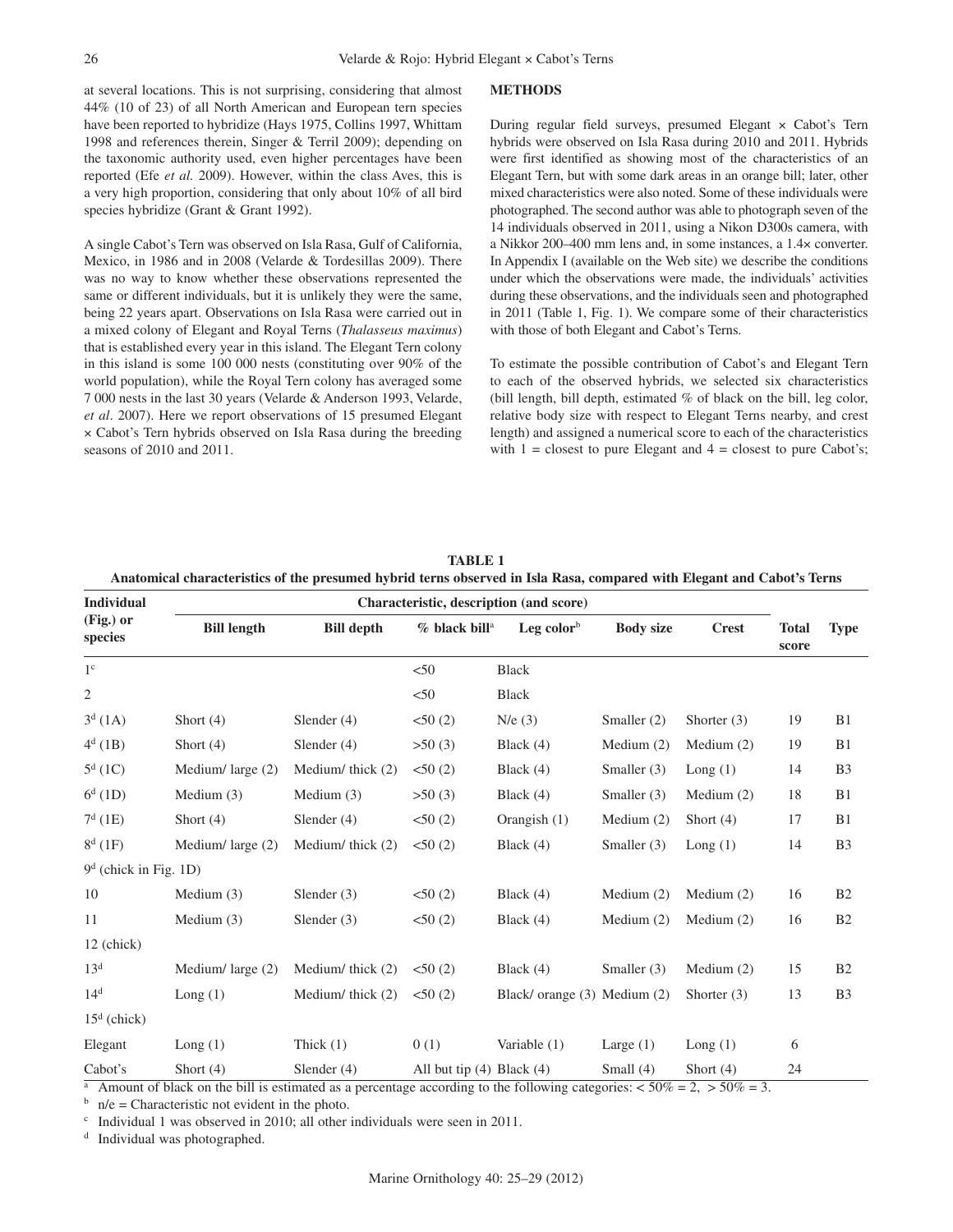adding the scores then gives a "hybrid index" for each bird, ranging from  $6 =$  pure Elegant to  $24 =$  pure Cabot's. We classified the observed hybrids into three categories: 17–19 (closer to Cabot's), 15–16 (intermediate), and 13–14 (closer to Elegant), depending on the amount of Cabot's vs. Elegant characteristics observed. We refer to these categories as backcross 1, backcross 2 and backcross 3, respectively (Table 1), each of them displaying, successively, a larger proportion of Elegant Tern characteristics. After observing the first presumed hybrid individuals in the crèche areas, we started counting the numbers of terns, to estimate the proportion of individuals observed with presumed hybrid characteristics among the total Elegant Tern nesting population on Isla Rasa.



Fig. 1. Presumed Elegant × Cabot's Tern hybrids observed on Isla Rasa. Photo credit: Patricia Rojo. (A) 13 May 2011: Note smaller, more slender bill than that of the Elegant Tern in the foreground. (B) 13 May 2011: Note smaller size of the bird, and smaller, more slender bill than that of the Elegant Tern in the background. (C) 14 May 2011: Note small dark streak on mandible and long crest. (D) 14 May 2011: This individual was observed escorting and brooding a chick for over 1 h. Note large proportion of blackish coloration of the bill. The chick showed mostly Elegant Tern coloration of plumage and bill. (E) 14 May 2011: Based on plumage coloration characteristics (dark markings on secondaries and tertials), this individual was believed to be a subadult. Note blackish coloration around nostril and orangish legs. This individual could have a smaller component of Cabot's Tern than others shown in this study. (F) 14 May 2011: Note larger amount of dark coloration on top of bill, longer crest, and long bill.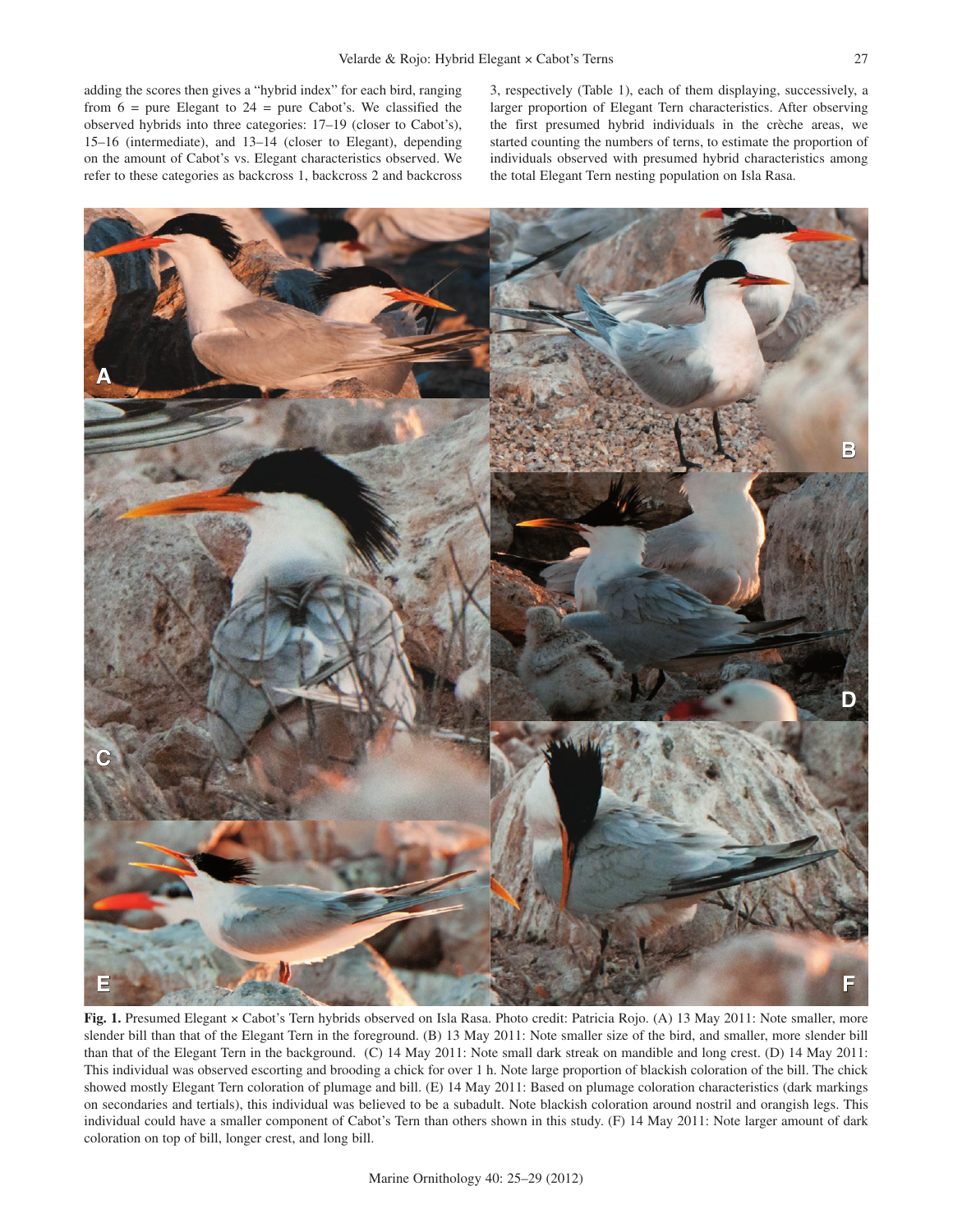## **RESULTS**

In 2010, a tern that seemed to be a hybrid adult Elegant  $\times$  Cabot's (formerly considered Sandwich) Tern was observed on Isla Rasa, but no photograph could be obtained at the time. This individual was assumed to be a hybrid because its bill was tinted orange, with some black diffuse markings or smudges. In 2011, also on Isla Rasa, we observed 10 adults and one subadult individual that seemed to be hybrids of these two species, two caring for half-grown chicks and one for a small chick. Consequently, these three chicks were also presumed to be hybrids. Images of seven of these individuals are shown in Figure 1. The other individuals were either not photographed or the images were of a low quality.

All seven individuals pictured, plus one that was not photographed, were observed on 13–14 May 2011, at the edge of one of the mixed Elegant–Royal Tern nesting colonies. The other six individuals (four adults and two chicks) were seen on 3 and 5 June at a crèche, when chicks were leaving the nesting area on their way to the island's edge. All adults and subadults observed during 2010 and 2011 presented slightly different degrees and patterns of black coloration on an orange bill, with a lighter (orange-yellow) tip, as well as differences in bill length and depth, crest length, body size relative to nearby standing Elegant Terns, and leg coloration (Table 1).

We counted 1 779 adult individuals in our observation areas, of which 10 (about 0.56% of the population) were presumed hybrids. The total nesting Elegant Tern population on Isla Rasa is close to 200 000 individuals. According to the relative proportion of presumed hybrids occurring in the observation areas, the random pairing of Elegant and hybrid terns would result in 99.4% of hybrids being paired with pure Elegant terns and only 0.6% being paired with another hybrid. However, from the total of 12 presumed adult hybrids observed during 2010 and 2011, only four (33.3%) were not associated with another hybrid, while seven (58.3%) were observed associated with one other hybrid, and one (8.3%) was observed associated with three other different hybrids, giving a total of 66.6% of the hybrids associated with other hybrids.

We list all encountered presumed hybrid individuals in Table 1, according to the order in which they were observed. This is based on the assumption that a hybrid  $(F_1$  individual) will have a higher probability of mating with an Elegant, as opposed to another hybrid (but see previous paragraph). According to this classification, individuals 1A, 1B, 1D and 1E might be considered backcross 1; individuals 10, 11 and 13 (not shown in the Figure), backcross 2; and individuals 1C, 1F and 14 (the latter not shown in the Figure), backcross 3.

### **DISCUSSION**

The Cabot's and Elegant Terns have recently been considered to belong to a single superspecies (AOU 1998) while, on the basis of genetic studies, Efe *et al.* (2009) proposed the Elegant Tern to be nested among the subspecies of the Cabot's Tern. Conversely, they proposed that the present European Sandwich Tern (*T. s. sandvicensis*) is a distinct species, further removed from both *T. elegans* and the Cabot's Tern (present *T. s. acuflavidus* and *T. s. eurygnathus*), the latter two being considered by these authors as a single species (*T. acuflavidus*) with *T. elegans* as a sister species. This conclusion is reinforced by the fact that both mitochondrial and nuclear DNA mean K2P pairwise percent distances between *T. elegans* and *T. acuflavidus* are much smaller than those between either of these two species and *T. sandvicensis*, while MtDNA distances are quite similar beween *T. elegans* and both *T. sandvicensis* and *T. maximus*, indicating that Elegant Tern is almost as distantly related from *T. sandvicensis* as it is from *T. maximus*. Also, while several instances of Elegant  $\times$  Cabot's hybrids have been documented, no documentation of Elegant  $\times$  Sandwich hybrids was found in the literature.

Cabot's Terns observed in Elegant and Royal Tern nesting colonies may be individuals caught up in the northwestward movement of the other two species during early spring, migrating with them to their breeding colonies in the Gulf of California and southern California, instead of following their usual northeasterly migration to breeding colonies in the Gulf of Mexico and southeastern United States. In 2009 Velarde and Tordesillas suggested that occurrence of Cabot's Terns (considered Sandwich Terns at that time) in the main colony of Elegant Terns on Isla Rasa could lead to sporadic hybridization and the appearance of variably intermediate birds throughout the range of the Elegant Tern. The observations reported here confirm this suggestion and lead us to believe that there must be a very small but constant flux of Cabot's Terns into the Elegant Tern nesting areas and some small degree of hybridization. The occurrence of fertile hybrids, as demonstrated by our observations of several individuals caring for what seemed to be mostly Elegant Tern chicks, reinforces the proposition that Elegant and Cabot's Terns are sister species or belong to a single superspecies.

Our results show that hybrids may be exerting a certain amount of attraction among themselves, and tend to associate. This could be the result of these hybrids having a greater affinity among themselves, or being closely related to each other. Hays (1975) found hybrid chicks in three nests in a mixed Common (*Sterna hirundo*) and Roseate (*S. dougallii*) Tern colony. She found that both mates in two of those three nests were hybrids, speculated about the high improbability of chance mating of four hybrid individuals with one another in such a large colony, and suggested some kind of specific elements in their courtship calls that might lead to this intra-hybrid attraction. Intermediate forms of some hereditary characteristics in hybrids, such as migratory direction, have been demonstrated for some species (Helbig 1991, Berthold *et al*. 1992, Helbig 1996). If vocalizations in these tern species follow a similar hereditary pattern, this would favor hybrid recognition through their calls. Just as Hays (1975) did, we suggest caution in these interpretations, and the need for analysis of the calls of both species as well as that of the hybrids, combined with field tests, before further speculation.

If the individual in the photo shown in the website www.westernfieldornithologists.org/gallery is a 50/50%  $(F_1)$  hybrid Elegant  $\times$  Cabot's Tern, we could speculate that the individuals that we observed were all backcrosses, originating from successive matings of  $F_1$  hybrids with Elegant Terns in this large Elegant Tern nesting colony. Although the scoring results in Table 1 are crude, and should be taken as such, they do suggest the value of future genetic studies of these hybrid individuals, in order to establish a more accurate record of the degree of genetic contribution of Cabot's Tern on Isla Rasa, the most important Elegant Tern nesting colony (Velarde *et al*. 2005).

The Elegant Tern is considered vulnerable under Mexican environmental law, owing mainly to the fact that a single colony, the one on Isla Rasa, holds about 90% of the breeding population of the